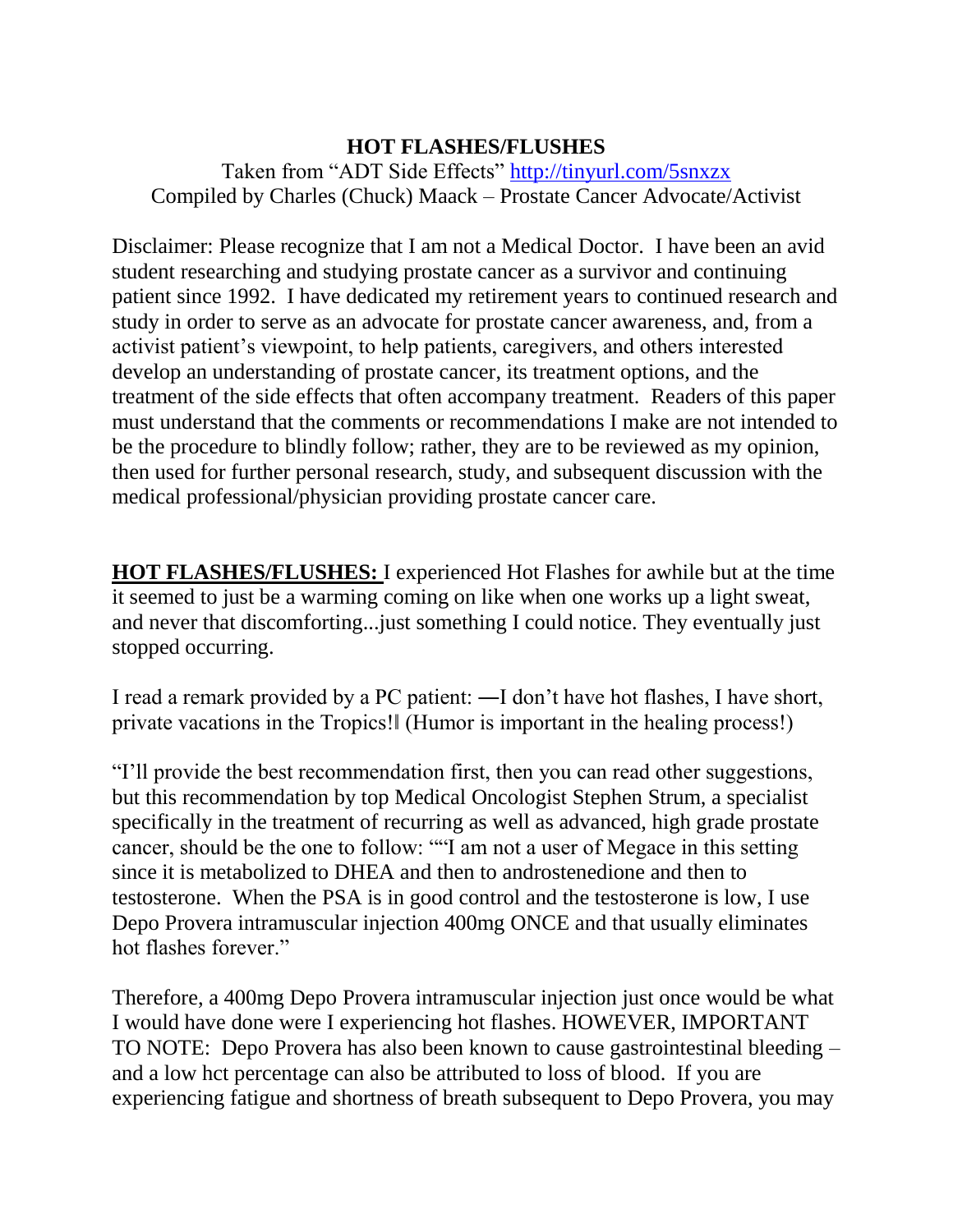be experiencing a blood loss with this GI bleeding and don't know it. Be sure your physician keeps an eye on red blood counts (RBC) as well as hgb and hct levels.

Adding to NOT prescribing Megace is this commentary by Dr. A. Oliver Sartor: ""Megace® is used at times for patients who have hot flashes, and at times for patients to boost their appetite. But in prostate cancer, Megace may interact with the androgen receptor, particularly mutants, and cause excessive cancer growth. And you can actually get responses by withdrawing Megace. I do not prescribe the use of Megace in prostate cancer patients (even for hot flashes), because I don't know who has a mutant and who doesn't."

Men on ADT often ask ―What is causing these hot flashes?‖ Some attribute the cause simply to loss of testosterone. I believe it is more complex that just this loss. Consider that when men have surgical castration/orchiectomy and can no longer produce testicular testosterone, though they may experience hot flashes, they are found to be much more subdued than those experienced by men when chemical castration is prescribed. As noted in one paper regarding LHRH agonists, ―Hot flashes, similar to those which occur in women during menopause, are common and can often be more pronounced than those observed in patients who are treated by surgical orchiectomy. This paper **<http://tinyurl.com/ylfpvos>** reports ―Hot flashes are thought to result from an alteration in the feedback mechanism to the hypothalamus due to the lack of testosterone. An increase in catecholamine secretion in response to decreased endogenous peptide secretion stimulates the nearby thermoregulatory center of the hypothalamus, resulting in the perception of increased heat.‖ This would indicate that it is the effect from the LHRH agonist on the hypothalamus that brings about this ―alteration. Another cause can be attributed to LHRH agonist effect on lowering male estrogen levels, since low estrogen levels also bring about hot flashes. As noted in this paper **<http://tinyurl.com/ykucmry>**patients on transdermal estradiol (TDE) therapy did not experience hot flashes.

Soy supplements and Effexor/venlafaxine have been recommended for male hot flashes, but a recent (October 2013) research report from Wake Forest Baptist Medical Center (**[http://tinyurl.com/nvubtn5\)](http://tinyurl.com/nvubtn5)** determined that neither soy products nor the medication Venlafaxine/Effexor are effective for male hot flashes.

This may be another ―hot one to consider: A medication prescribed for women experiencing hot flashes, Gabapentin, has been effective and I would think could be prescribed to men as well. Best to talk to your physician about this drug. Gabapentin was approved by the FDA in 1994 for the treatment of epileptic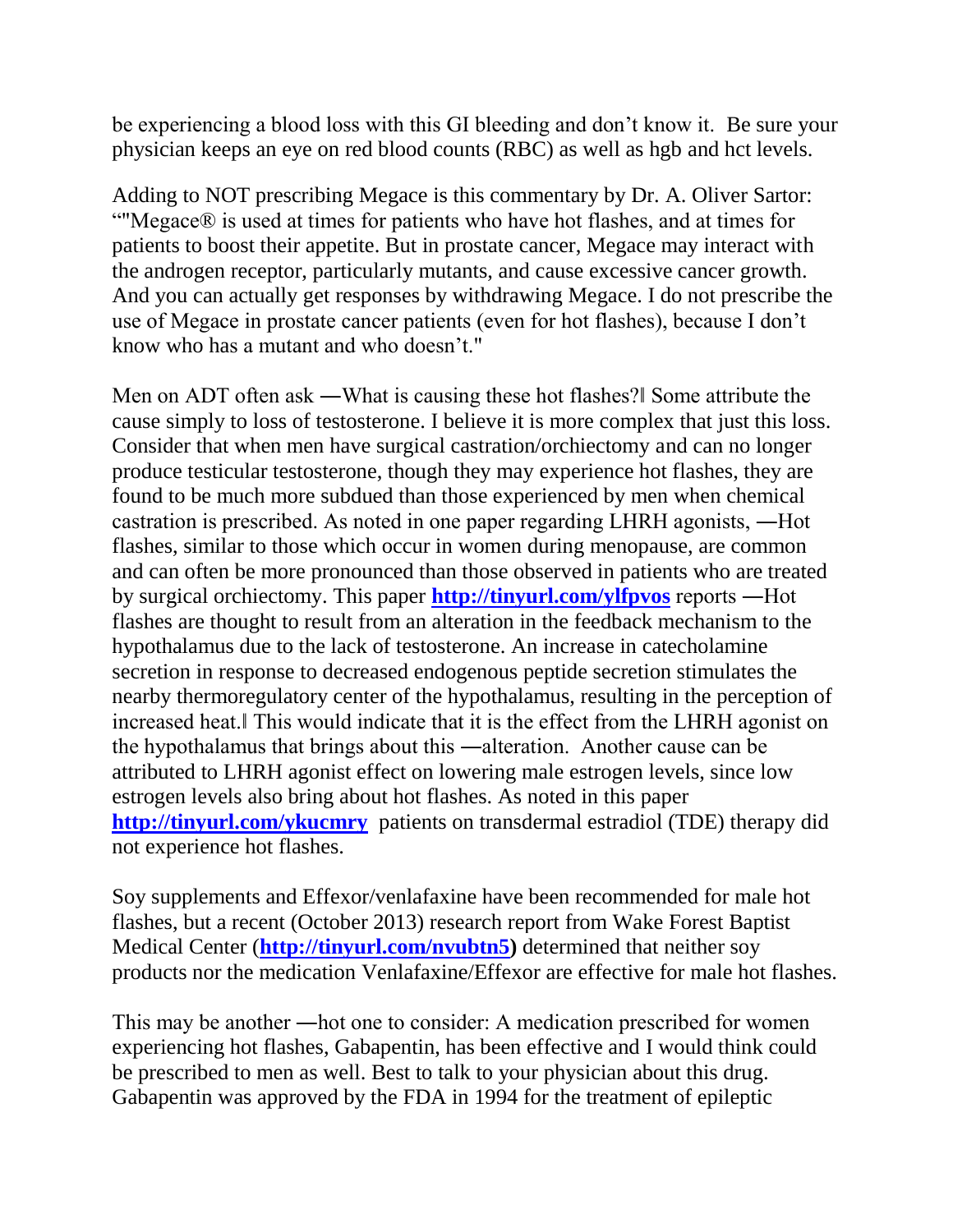seizures. It has also been used to treat headaches and pain from shingles, as well as other medical conditions. Scientists speculate Gabapentin may reduce hot flashes by controlling the flow of calcium in and out of cells. This is one of the methods used by the body to control temperature. Read more: [http://tinyurl.com/32kgy8.](http://tinyurl.com/32kgy8) And<http://www.theannals.com/cgi/content/abstract/36/3/433>concludes: Hot flashes resulting from antiandrogen or GnRH analog therapy are often difficult to treat and leave many patients disabled. Gabapentin has been shown to markedly reduce the severity, frequency, and duration of these hot flashes. Controlled trials are necessary to evaluate Gabapentin against other therapeutic modalities.

Another Email commented that the wife found the following in a women's magazine that worked well for him: 3 cups of sage tea daily. Dale S. in a post to a PC website list commented: I've been on intermittent Lupron since 04/96. Started having hot flashes soon after I started. Someone recommended a tofu/soy milk/ chocolate mix (blender), drinking a glass a day. Since starting that, I haven't had any more hot flashes. He said: I use one quart Silk Soy Milk, 12.3 oz. Mori Silken Tofu and a couple tablespoons of Nestles Chocolate milk mix. I blend the above together in a blender. This mix provides enough for one glass a morning for four days. I don't think brand name is important. I usually find the ingredients at WalMart. Another patient posted: I have become involved in a clinical study using acupuncture. After seven sessions I can report that the number of flashes have been reduced, but more importantly the depth (severity) has declined.

For licorice lovers: To cool off hot flashes, nibble on the herb, licorice. It's delicious and often works better than hormonal drugs! (MY **NOTE: Received other word saying in rare cases licorice can cause an increase in blood pressure, so, something to beware**).

From the foregoing, there are obviously many methods of treating hot flashes/flushes that work well for some but not at all for others. Hopefully one day just one medication will be known as the ―one for all, all for one‖ to curtail ―hot flashes.

I'll close this subject with the below consideration that appears to work for women who experience hot flashes approaching menopause that may be a consideration for we men, as well:

*ScienceDaily (July 14, 2010)* — With an estimated 85 percent of women experiencing hot flashes as they approach menopause, researchers are concentrating on finding effective treatments that do not include hormonal or other pharmaceutical therapies. Now, a new Baylor University study has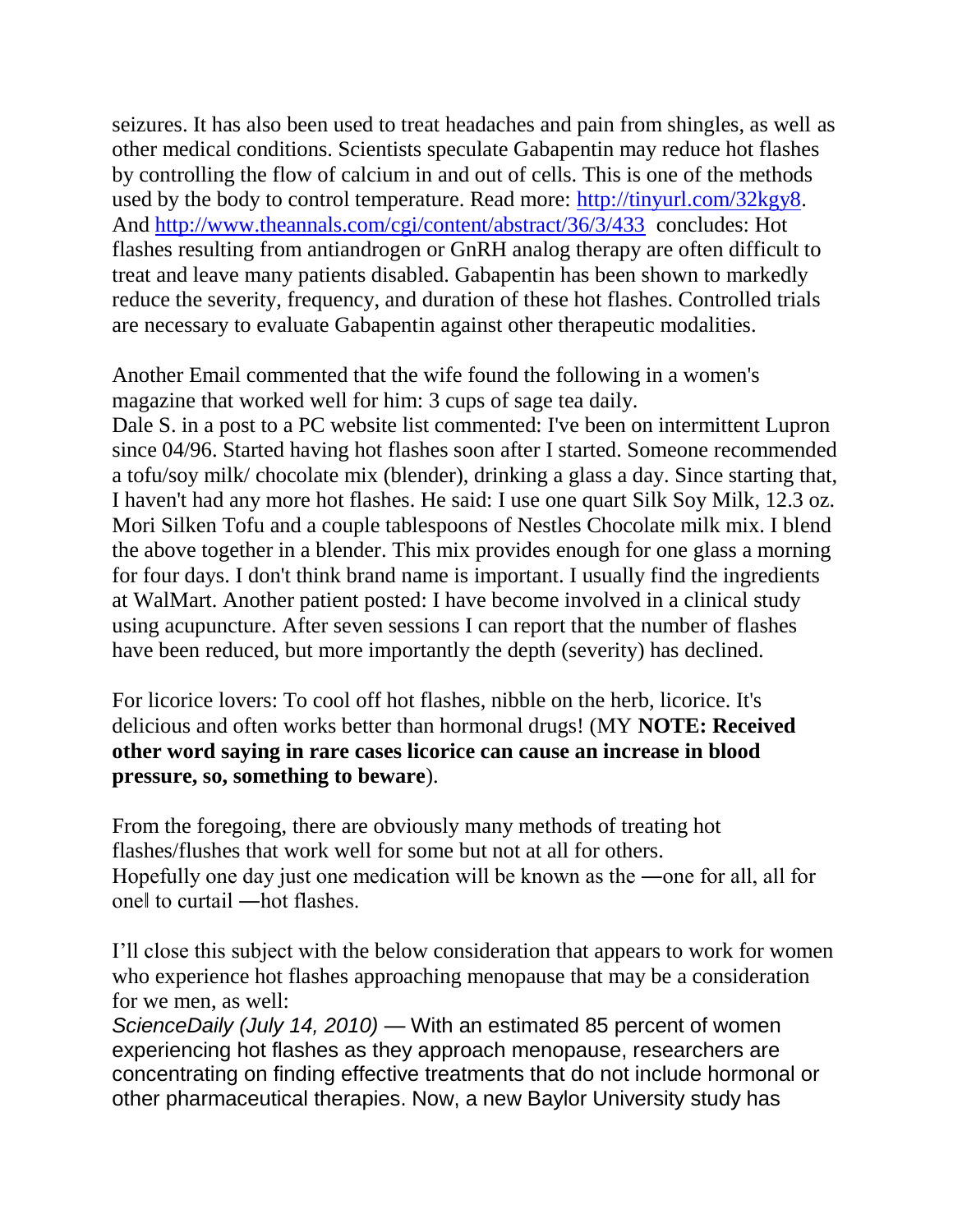shown that women who specifically pictured images associated with coolness during hypnotherapy had a dramatic decrease in hot flashes. The results appear in the *International Journal of Clinical and Experimental Hypnosis*. "This is an interesting finding because it begins to shed light on what is it,

specifically, about hypnotic relaxation therapy that reduces the hot flashes," said Dr. Gary Elkins, professor of psychology and neuroscience at Baylor's College of Arts and Sciences, who has conducted several studies on hypnotic relaxation therapy. "The finding may indicate that areas of the brain activated by imagery may be identical to those activated by actual perceived events. Consequently, it may be that while a woman suffering hot flashes imagines a cool place, she also feels cool rather than the heat of a hot flash."

While a previous Baylor study has shown that hot flashes can be reduced by up to 68 percent in breast cancer survivors by utilizing hypnotic relaxation therapy, the specific mental imagery used by women for reduction of hot flashes is a new finding.